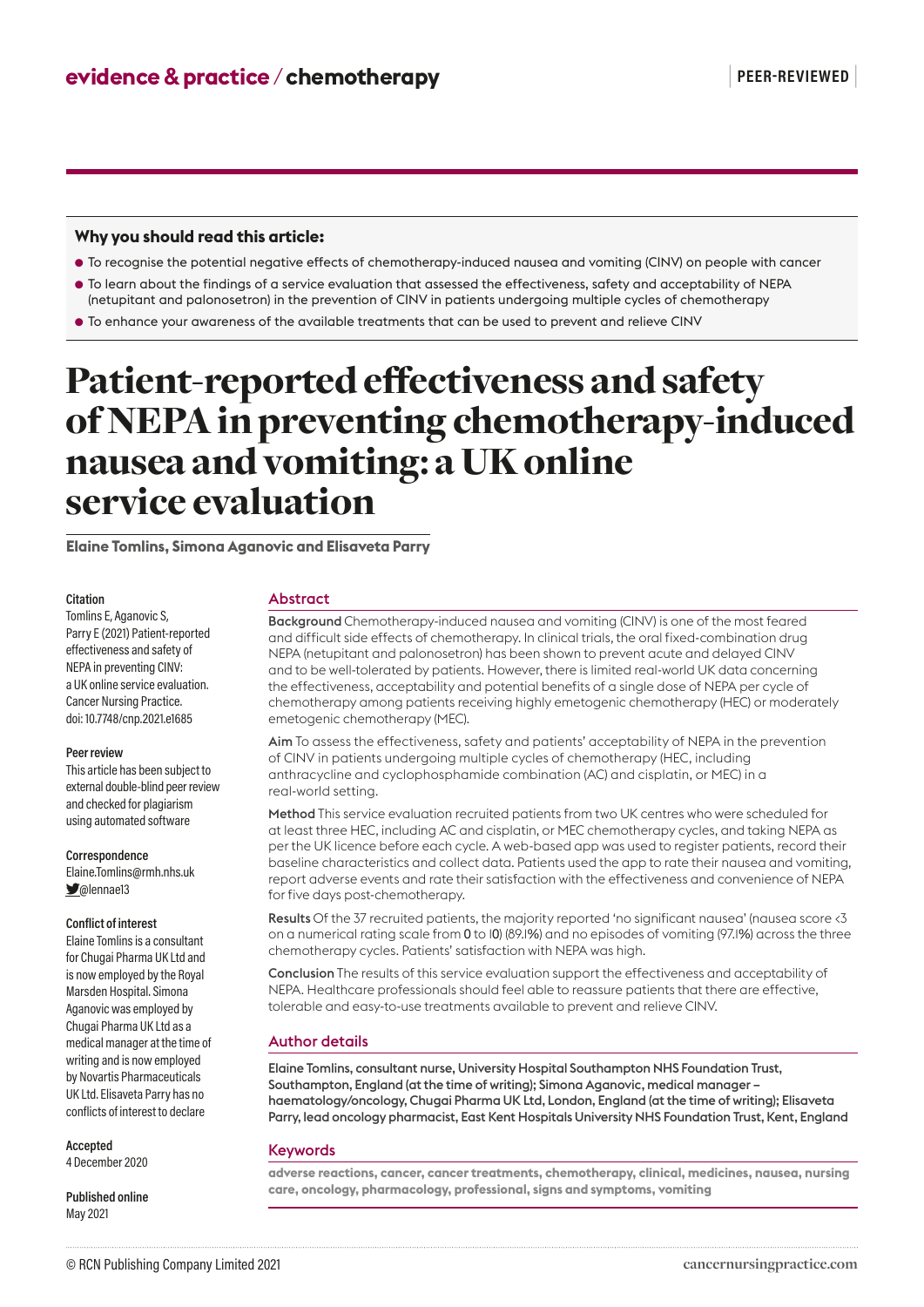# **Background**

Chemotherapy-induced nausea and vomiting (CINV) is distressing for people with cancer and is one of the most feared and difficult side effects of chemotherapy (Vidall et al 2011, Lorusso et al 2017), despite progress in the range and availability of prophylactic treatments for it. CINV can occur within 24 hours of receiving chemotherapy (acute onset) or between two and fivedays afterwards (delayed onset) (Grunberg et al 2004, Hernandez Torres et al 2015).

In five prospective studies conducted between 2008 and 2015, more than 40% of people with cancer experienced ≥grade 2 CINV (acute or delayed onset) (Dranitsaris et al 2017). In one prospective observational study, oncology specialists greatly underestimated the incidence of delayed-onset CINV, which highlights the difficulty of monitoring CINV once patients have left the hospital setting (Grunberg et al 2004). In previous reports, patients have indicated that they 'tried to be strong by not complaining about nausea or vomiting' and that CINV 'meant the treatment was working' (Salsman et al 2012). The under-reporting of CINV by patients may be a potential barrier to its management by healthcare professionals (Salsman et al 2012).

Achieving complete control of CINV (no significant nausea and no vomiting) continues to be a clear unmet need in this population, particularly in terms of nausea, which has been reported to be one of the worst side effects of chemotherapy. Complete CINV control would substantially improve patients' quality of life and their ability to undertake activities of daily living (Bloechl-Daum et al 2006, Hernandez Torres et al 2015, Aapro 2018). It would also reduce the need to delay treatment, reduce doses, admit patients to hospital and discontinue chemotherapy early (Dranitsaris et al 2017).

Chemotherapy-associated nausea has substantial negative effects on patients' lives. In Farrell et al (2013), a greater proportion of patients who experienced acute and delayed chemotherapy-associated nausea were found to have malnutrition and impaired physical quality of life compared with patients without nausea, with a similar trend noted for psychological distress. In Molassiotis et al (2012), the negative effect of chemotherapyassociated nausea on patients' physical quality of life and nutritional status was greater among those who experienced ≥2 additional symptoms alongside nausea, such as loss of appetite, pain, dry mouth and lack of energy.

Risk factors associated with CINV include

having experienced nausea or vomiting in previous chemotherapy cycles, being ≤55 years of age, anticipatory nausea or vomiting, history of morning sickness and the cycle of chemotherapy, while CINV has been shown to be reduced in patients with high alcohol consumption (Vidall et al 2011, Sekine et al 2013, Young et al 2013, Dranitsaris et al 2017). The prediction of patients' risk of CINV may assist healthcare providers in their choice of antiemetic therapy and may help to prevent anticipatory nausea and vomiting (Molassiotis et al 2016, Dranitsaris et al 2017).

Guidelines from the Multinational Association of Supportive Care in Cancer/ European Society for Medical Oncology (MASCC/ESMO) (Roila et al 2016), the American Society of Clinical Oncology (ASCO) (Hesketh et al 2016) and the National Comprehensive Cancer Network (NCCN) (Ettinger et al 2018) provide recommendations on the most appropriate antiemetic treatments for patients receiving chemotherapy.

These recommendations are based on the emetogenic potential of the antineoplastic agent (its potential to cause nausea and vomiting). For patients receiving moderately emetogenic chemotherapy (MEC) or highly emetogenic chemotherapy (HEC), a combination of antiemetics is recommended to minimise acute and delayed CINV. For patients receiving MEC (excluding carboplatin-based MEC), the guidelines recommend a prophylactic combination of a 5-hydroxytryptamine type 3 (5-HT<sub>3</sub>) receptor antagonist and dexamethasone, while for patients receiving HEC, a neurokinin-1  $(NK_1)$ receptor antagonist should be administered as well. The MASCC/ESMO (Roila et al 2016) and NCCN (Ettinger et al 2018) guidelines also recommend the addition of an NK<sub>1</sub> receptor antagonist for patients receiving carboplatin-MEC, which is considered a highrisk MEC. Similarly, the NCCN guidelines (Ettinger et al 2018) recommend the addition of an NK<sub>1</sub> receptor antagonist for patients with additional risk factors or those in whom previous therapy with corticosteroids and  $5$ -HT<sub>3</sub> antagonists alone has failed. Awareness of, and adherence to, guideline recommendations have been shown to be generally low among European oncology nurses responding to a survey of antiemetic practices (Dielenseger et al 2019).

**NEPA (netupitant and palonosetron)** NEPA is an oral fixed-combination drug containing 300mg netupitant (NETU), an  $NK_1$  receptor antagonist, and  $0.50$ mg

#### o **Open access**

This is an open-access article distributed under the terms of the Creative Commons Attribution-Non Commercial 4.0 International (CC BY-NC 4.0) licence (see: https:// creativecommons.org/licenses/ by-nc/4.0/), which permits others to copy and redistribute in any medium or format, remix, transform and build on this work non-commercially, provided appropriate credit is given and any changes made are indicated

#### **Acknowledgements**

The authors would like to thank the patients, investigators and teams who took part in this service evaluation. The authors would also like to acknowledge Sarah Jayne Clements, PhD and Helen Chambers, DPhil from Costello Medical, Cambridge, England, for medical writing and editorial assistance based on the authors' input and direction

#### **Funding**

The service evaluation reported in this article was funded by Chugai Pharma UK Ltd. The medical writing assistance for the article (provided by Costello Medical) and the open access publication fees for this article were funded by Chugai Pharma UK Ltd

# **Authors' contributions**

ET, SA, EP: substantial contributions to service evaluation conception and design, substantial contributions to analysis and interpretation of the data, drafting the article or revising it critically for important intellectual content, final approval of the version of the article to be published.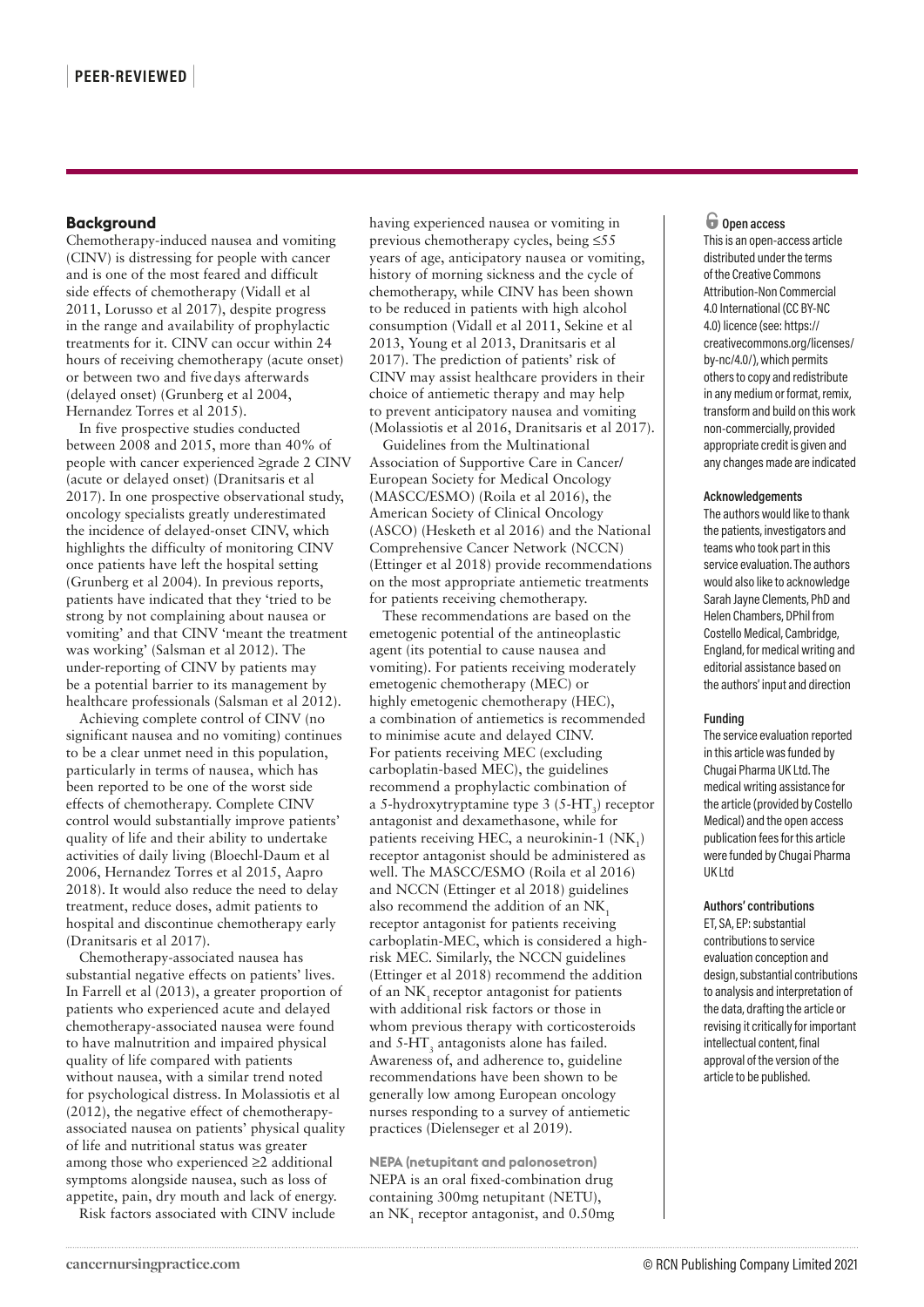palonosetron (PALO), a second-generation  $5$ -HT<sub>3</sub> receptor antagonist that has molecular characteristics different from the firstgeneration  $5-\text{HT}_3$  receptor antagonist class, which includes ondansetron and granisetron (Rojas and Slusher 2012, Thomas et al 2014, Schilling et al 2020). Netupitant has been shown to have longevity in its effect (halflife of ≈3.75 days) due to its inhibition of substance P (Aapro et al 2014, Thomas et al 2014). PALO has a longer half-life ( $\approx$ 2 days) than the first-generation  $5$ -HT<sub>3</sub> receptor antagonists, inhibits the  $5-HT_3$  receptor with high affinity binding, and leads to prolonged internalisation of the PALO-5-HT, receptor complex into the cell. Therefore, PALO produces long-lasting inhibition of the 5-HT<sub>3</sub> receptor. As a result, NEPA, with its fixed combination of NETU and PALO, provides prevention against acute and delayed CINV, especially during the delayed phase (Zhang et al 2018).

Three pivotal trials of NEPA have demonstrated that one NEPA dose per cycle of chemotherapy plus 12mg dexamethasone before treatment prevented CINV during the acute and delayed phase and was well-tolerated by patients (Aapro et al 2014, Gralla et al 2014, Hesketh et al 2014). Since clinical trials have stringent criteria regarding the patients recruited and are often conducted in specialised settings, it can be difficult to make generalisations from their results (Sherman et al 2016). Therefore, real-world evidence is essential to understand whether the results of rigorously controlled clinical trials are replicated in everyday clinical practice.

In the UK, NEPA is licensed in adults for the prevention of acute and delayed CINV associated with cisplatin-HEC or MEC (Chugai Pharma UK Ltd 2020). However, real-world UK data concerning the effectiveness, acceptability and potential benefits of a single oral dose of NEPA per cycle of chemotherapy among patients receiving HEC or MEC are limited. The authors of this article conducted a service evaluation – an assessment of the current care of patients, without randomisation or allocation to an intervention (Health Research Authority 2017) – in two UK centres to assess patient-reported effectiveness, safety and satisfaction with NEPA in preventing CINV in multiple cycles of chemotherapy (HEC, including anthracycline and cyclophosphamide combination (AC) and cisplatin, or MEC). This article reports data for patients taking NEPA to prevent CINV in up to three cycles of chemotherapy.

# **Aim**

To assess the effectiveness, safety and patients' acceptability of NEPA in the prevention of CINV in patients undergoing multiple cycles of chemotherapy (HEC, including AC and cisplatin, or MEC) in a real-world setting.

# **Method**

#### **Participating centres**

Two centres participated in this service evaluation: Southampton General Hospital and Kent and Canterbury Hospital. To be eligible, centres were required to have NEPA on their NHS trust formulary or to have made a decision to add it to their formulary before the start of the service evaluation. Centres were also required to have had NEPA as a treatment option for oncology patients receiving cisplatin-HEC and some MEC regimens and to have decided to make NEPA the standard of care for these regimens before, and independently of, the initial contact regarding their involvement in the service evaluation. The protocol was approved as a service evaluation by each of the NHS trusts and was reviewed by the appropriate personnel at each site, ensuring adherence to all necessary governance standards. A patient information leaflet, developed by Chugai Pharma UK Ltd, was approved for use in both centres.

#### **Patient recruitment**

Patients were recruited prior to their first chemotherapy cycle by a consultant nurse, an advanced nurse practitioner or a lead oncology pharmacist. To be eligible, patients had to: » Be ≥18 years of age.

- » Be scheduled to receive one or two days of either cisplatin-HEC, AC, or MEC for a minimum of three cycles.
- » Have been prescribed NEPA as specified in the UK licence – one capsule combining NETU (300mg) and PALO hydrochloride equivalent to 0.5mg of PALO, one hour before the start of each chemotherapy cycle (Chugai Pharma UK Ltd 2020, Joint Formulary Committee 2020).

As this was a service evaluation, patients' treatment had been determined by their healthcare professional prior to their participation and there were no requirements for treatments to be changed. The service evaluation was designed to evaluate patients' current care without reference to a standard (Health Research Authority 2017).

Patients were excluded if they were pregnant; had received any drugs with potential antiemetic efficacy within 24 hours, or any systemic corticosteroids within

#### **Permission**

To reuse this article or for information about reprints and permissions, please contact permissions@rcni.com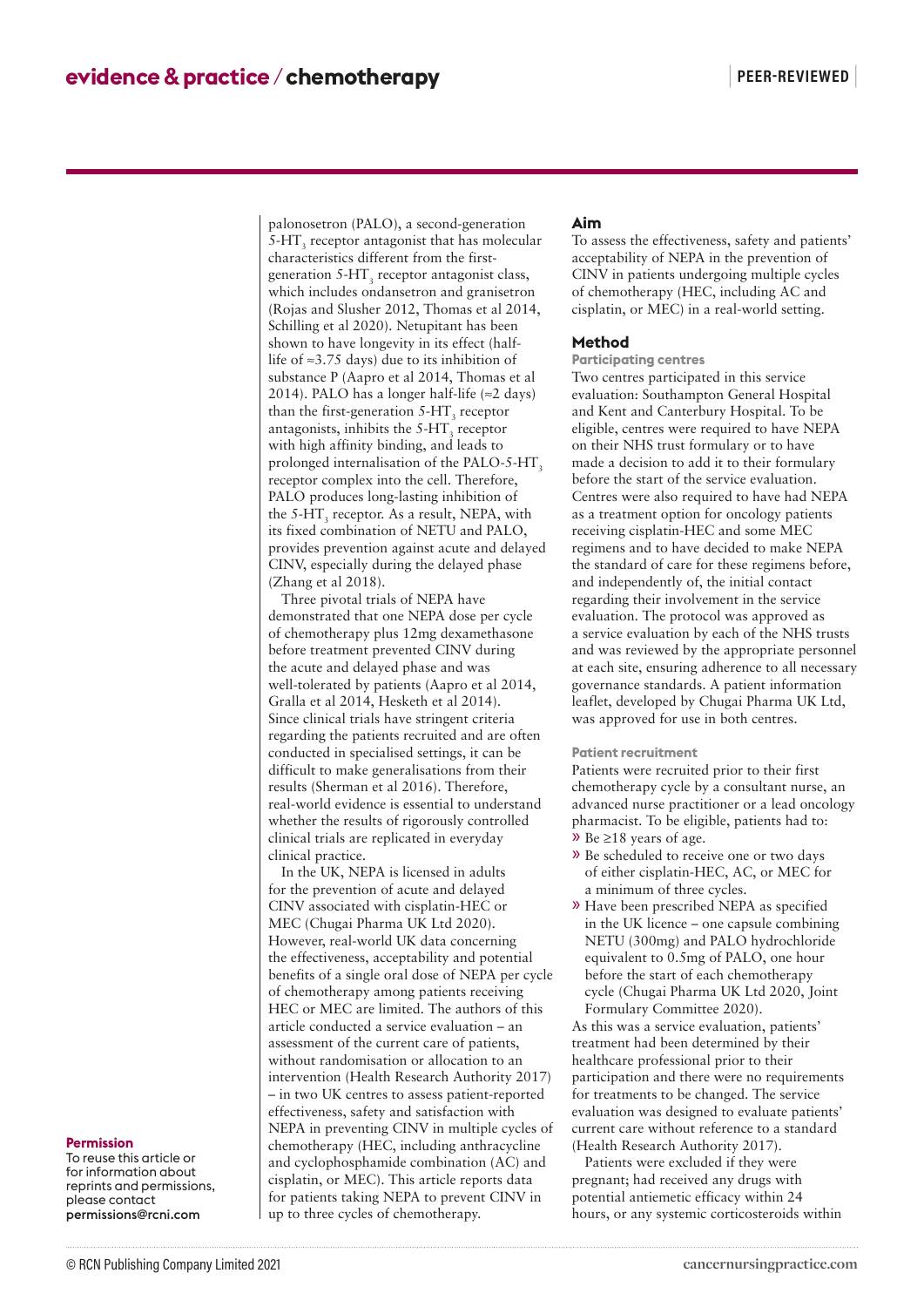72 hours, of Day 1 of the chemotherapy cycle; and/or had a history of serious cardiovascular disease or a predisposition to cardiac conduction abnormalities (with the exception of incomplete right bundle branch block), a brain tumour or symptomatic brain metastases. Patients were also excluded if they had experienced vomiting, retching or anything more than mild nausea within 24 hours of Day 1 of the first chemotherapy cycle.

All potential patients were given a patient information leaflet before recruitment to help them decide whether to participate in the service evaluation. The leaflet explained the purpose of the service evaluation, what data would be collected via a web-based app designed for the evaluation, how personal data would be collected and anonymised (all data entered in the online diaries were encrypted, so no personal information was visible in the data outputs), how to complete the daily online diary and how to report side effects of NEPA. The leaflet also included the contact details of the patient's nurse or pharmacist if they needed to ask questions about how to complete the online diary.

### **Patient registration**

Chugai Pharma UK Ltd developed a webbased app to facilitate consent, recruitment, documentation of baseline characteristics and data collection. Patients provided informed consent at the time of recruitment, which was captured by the recruiting healthcare professional by checking a tick box within the app in the presence of the patient.

Once consent had been obtained and captured, the recruiting healthcare professional recorded baseline characteristics including gender, cancer diagnosis and/or tumour type and stage, performance status (Oken et al 1982), previous chemotherapy exposure, previous antiemetic treatments and scheduled chemotherapy regimen. Baseline characteristics also included whether the patient had any of the following risk factors for CINV: <55 years of age, history of nausea and vomiting (including during pregnancy), history of motion sickness and low alcohol intake (<14 units of alcohol per week).

As part of the registration process, the recruiting healthcare professional asked the patient whether they had experienced nausea and/or vomiting (yes/no) in the preceding 24 hours. Based on their clinical judgement and using version 4 of the Common Terminology Criteria for Adverse Events grades (National Cancer Institute 2009), the healthcare professional then recorded the patient's

baseline levels of nausea and vomiting. If a patient had experienced anything more than mild nausea and/or vomiting in the preceding 24 hours, they were not eligible for inclusion.

**Completion of online diary** Patients were asked to use the app to complete a daily online diary from Day 1 to the morning of Day 5 of each cycle of chemotherapy. At 10am on Days 1-5 of each cycle, patients received an automated daily reminder to complete the diary in the form of a text message. Diary entries were reviewed by the patient with their nurse or pharmacist at the next chemotherapy appointment, any data gaps were discussed and entries were completed if necessary. This article reports data from diaries kept by patients for up to three cycles of chemotherapy.

**Effectiveness, safety and satisfaction measures**

To assess the effectiveness of NEPA in preventing CINV, patients were asked, on Days 1-5 of each cycle, to:

- » Rate the degree of nausea they experienced on a numerical rating scale from 0 to 10.
- » Indicate the number of vomiting episodes from 0 to 10+.
- » Indicate whether they had required any hospital admissions related to nausea and vomiting (yes/no; and if yes, the duration of the hospital stay).

'No significant nausea' was defined as a patient-rated degree of nausea <3. This is consistent with the measurements in the three pivotal trials of NEPA mentioned above, which used a visual analogue scale that ranged from 0mm to 100mm (Aapro et al 2014, Gralla et al 2014, Hesketh et al 2014). The proportion of patients reporting nausea was calculated among patients with and without risk factors for CINV, who had completed one cycle of chemotherapy.

Patients were asked to report any adverse events they experienced as soon as they occurred (yes/no; and if yes, patients could provide more detail in a free-text box). When an adverse event was reported via the app, an automated text message was immediately sent to the nurse or pharmacist to prompt them to review the adverse event. At the next chemotherapy visit, the nurse or pharmacist ensured that the adverse event had been correctly reported by the patient and confirmed, based on their clinical judgement, whether the adverse event was related to NEPA and not to chemotherapy.

# **Key points**

- **The results of a UK service evaluation suggest that the oral fixed-combination drug NEPA (netupitant and palonosetron) is a simple and effective treatment for preventing chemotherapyinduced nausea and vomiting (CINV)**
- **Simplifying treatment regimens by using combination drugs such as NEPA may reduce polypharmacy**
- **Nurses should aim to tailor antiemetic regimens for patients undergoing chemotherapy so that these are individualised, rather than relying on a 'one-size-fitsall' approach**
- **Nurses need to work with the multidisciplinary team to achieve better control of CINV for people with cancer**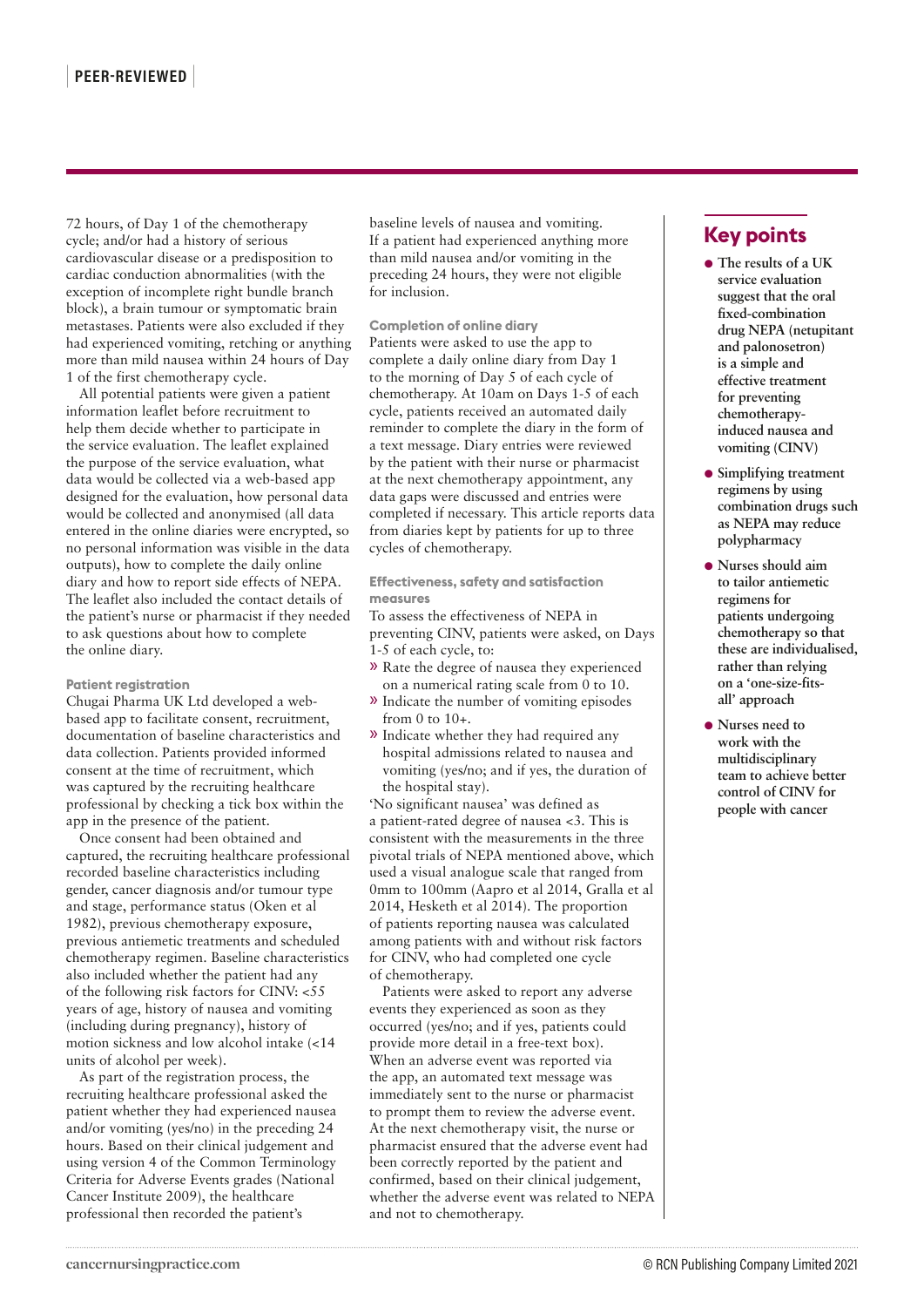All adverse events were reported to Chugai Pharma UK Ltd's pharmacovigilance department within 24 hours of the healthcare professional becoming aware of them.

To evaluate patients' satisfaction with the effectiveness and convenience of NEPA, the diary included the questions from the Treatment Satisfaction Questionnaire for Medication (Atkinson et al 2005) on Day 5 of each cycle. This gave patients the option to rate their satisfaction on a seven-point Likert scale

| Table I. Baseline patient characteristics (n=37)                                 |                                                                                                                                                                            |                      |                |  |  |  |  |  |  |  |
|----------------------------------------------------------------------------------|----------------------------------------------------------------------------------------------------------------------------------------------------------------------------|----------------------|----------------|--|--|--|--|--|--|--|
| <b>Patient characteristic</b>                                                    |                                                                                                                                                                            |                      |                |  |  |  |  |  |  |  |
| Gender                                                                           | Female                                                                                                                                                                     | 75.7                 | 28             |  |  |  |  |  |  |  |
|                                                                                  | Male                                                                                                                                                                       | 24.3                 | 9              |  |  |  |  |  |  |  |
| Tumour type                                                                      | <b>Breast</b>                                                                                                                                                              | 24.3                 | 9              |  |  |  |  |  |  |  |
|                                                                                  | Colon                                                                                                                                                                      | 2.7                  | 1              |  |  |  |  |  |  |  |
|                                                                                  | Head and neck                                                                                                                                                              | 13.5                 | 5              |  |  |  |  |  |  |  |
|                                                                                  | Lung                                                                                                                                                                       | 27.0                 | 10             |  |  |  |  |  |  |  |
|                                                                                  | Ovarian                                                                                                                                                                    | 13.5                 | 5              |  |  |  |  |  |  |  |
|                                                                                  | <b>Other</b>                                                                                                                                                               | 18.9                 | $\overline{7}$ |  |  |  |  |  |  |  |
| Performance<br>status                                                            | $0 =$ fully active, able to carry on all pre-disease activities without<br>restriction                                                                                     | 51.4                 | 19             |  |  |  |  |  |  |  |
|                                                                                  | 1 = restricted in physically strenuous activity but ambulatory and<br>able to carry out work of a light or sedentary nature - for example,<br>light housework, office work | 40.5                 | 15             |  |  |  |  |  |  |  |
|                                                                                  | 2 = ambulatory and capable of all self-care but unable to carry out<br>any work activities; up and about more than 50% of waking hours                                     | 5.4                  | 2              |  |  |  |  |  |  |  |
|                                                                                  | 3 = capable of only limited self-care; confined to bed or chair more<br>than 50% of waking hours                                                                           | 2.7                  | 1              |  |  |  |  |  |  |  |
| Previous<br>chemotherapy                                                         | No                                                                                                                                                                         | 78.4                 | 29             |  |  |  |  |  |  |  |
|                                                                                  | <b>Yes</b>                                                                                                                                                                 | 21.6                 | 8              |  |  |  |  |  |  |  |
| Scheduled<br>chemotherapy<br>regimen                                             | Highly emetogenic chemotherapy (HEC):<br>$\lambda$ Cisplatin<br>>> Anthracycline and cyclophosphamide combination (AC)                                                     | 81.1<br>56.8<br>24.3 | 30<br>21<br>9  |  |  |  |  |  |  |  |
|                                                                                  | Moderately emetogenic chemotherapy (MEC)                                                                                                                                   | 18.9                 | $\overline{7}$ |  |  |  |  |  |  |  |
| Risk factors for<br>chemotherapy-<br>induced<br>nausea and<br>vomiting<br>(CINV) | <55 years of age                                                                                                                                                           | 48.6                 | 18             |  |  |  |  |  |  |  |
|                                                                                  | Low alcohol intake (<14 units per week)                                                                                                                                    | 70.3                 | 26             |  |  |  |  |  |  |  |
|                                                                                  | History of motion sickness                                                                                                                                                 | 29.7                 | 11             |  |  |  |  |  |  |  |
|                                                                                  | History of nausea and vomiting (including in pregnancy)                                                                                                                    | 45.9                 | 17             |  |  |  |  |  |  |  |
|                                                                                  | None                                                                                                                                                                       | 10.8                 | 4              |  |  |  |  |  |  |  |

as 'extremely dissatisfied', 'very dissatisfied', 'dissatisfied', 'somewhat satisfied', 'satisfied', 'very satisfied' or 'extremely satisfied'.

# **Results**

**Baseline patient characteristics** Between 5 March 2018 and 11 February 2019, 37 patients were recruited to take part in the service evaluation and registered on the app. Among those 37 patients:

- » Thirty (81.1%) were scheduled to receive HEC, comprising 21 (56.8%) scheduled to receive cisplatin-HEC and nine (24.3%) scheduled to receive AC/EC.
- » Seven (18.9%) were scheduled to receive MEC.

Baseline patient characteristics are summarised in Table 1. Among the recruited patients, almost three quarters were female; the most common tumour types were breast and lung tumours; there were high levels of functioning (performance status of 0 or 1); and the most common risk factors for CINV were low alcohol intake, being <55 years of age and having a history of nausea and vomiting (including during pregnancy). Previously used antiemetic drugs were metoclopramide hydrochloride (*n*=2), ondansetron (*n*=3), cyclizine (*n*=1), aprepitant (*n*=1) and domperidone (*n*=1).

**Number of diary entries and reasons for withdrawal**

Thirty-one (83.8%) of the 37 recruited patients received oral NEPA and at least one cycle of their scheduled chemotherapy. Among these 37 patients, 24 (64.9%) provided a complete online diary (five days of diary entries) after receiving their first cycle of chemotherapy (Cycle 1); 14 (37.8%) provided a complete online diary of their second cycle (Cycle 2); 7 (18.9%) provided a complete online diary after receiving their third cycle (Cycle 3). In total, 238 daily diary entries were recorded from 60 chemotherapy cycles.

Reasons for withdrawal from the service evaluation included general non-compliance with the diary entry (*n*=8, 21.6% of recruited patients) and treatment change and/or discontinuation (*n*=16, 43.2% of recruited patients). General non-compliance included difficulties accessing or using the app. Treatment change and/or discontinuation included patients who received rescue medication (antiemetics other than NEPA) or changed and/or discontinued their chemotherapy treatment. Figure 1 shows a patient disposition flow chart summarising this information in visual form.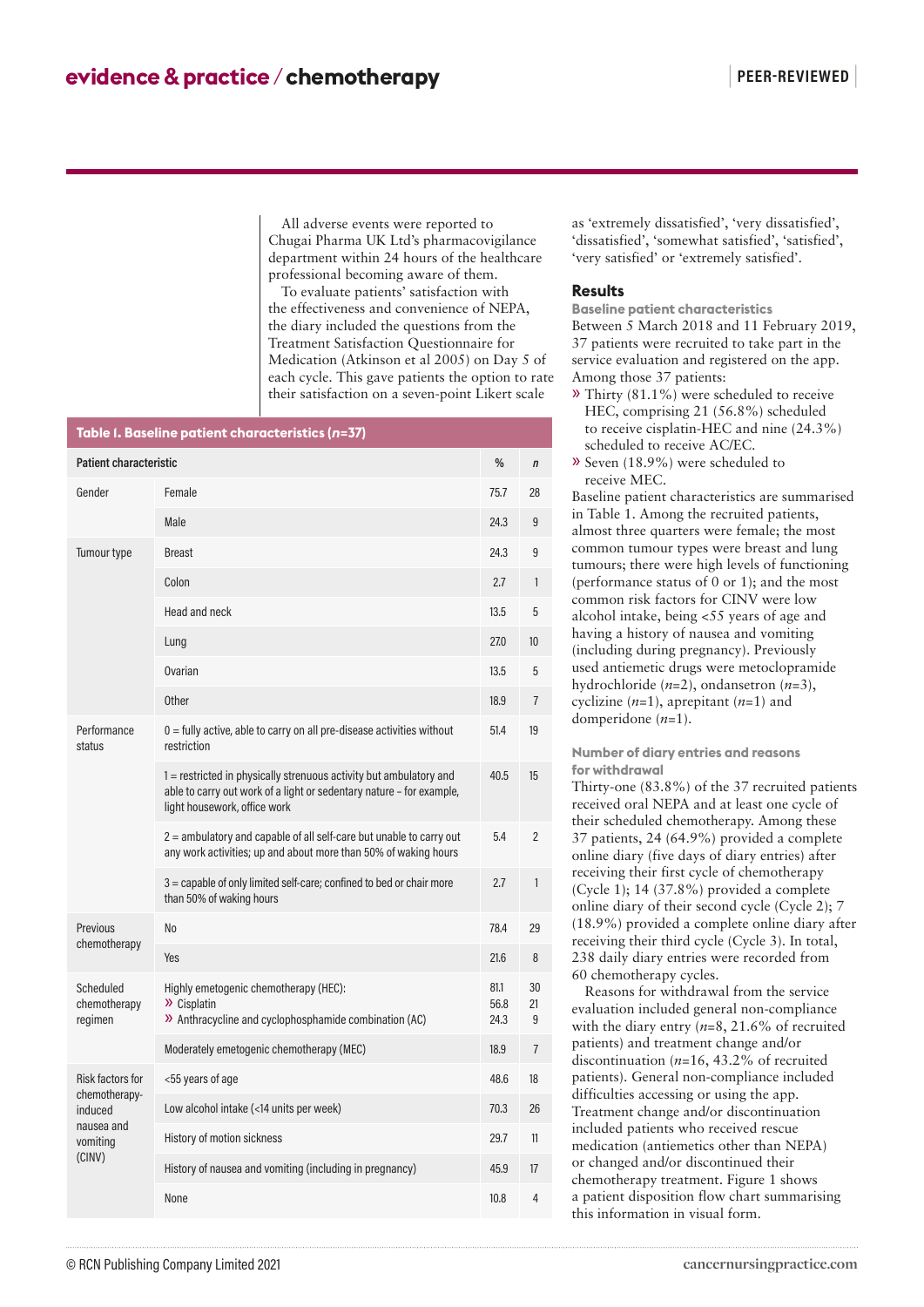**Patient-reported effectiveness** All patients had 'no significant nausea' (nausea <grade 3) at baseline, as rated by the recruiting healthcare professional using the Common Terminology Criteria for Adverse Events grades. Figure 2 shows daily patient reports of the degree of nausea experienced. In all three cycles of chemotherapy, substantial proportions of patients experienced 'no nausea' (nausea score = 0) across all five days of each cycle.

Figure 3 shows daily patient reports of 'no significant nausea' (nausea score <3) and 'no vomiting' (0 episodes of vomiting reported). Across all five days of the three cycles, the vast majority of patients reported 'no significant nausea' (89.1%) and 'no vomiting' (97.1%). In Cycles 1 and 2, the proportions of patients reporting 'no significant nausea' and 'no vomiting' tended to be higher during the delayed phase (Days 2-5). In Cycle 3, all patients reported 'no significant nausea' and 'no vomiting'.

Table 2 shows the proportion of patients with and without significant nausea among those with and without risk factors for CINV (<55 years, low alcohol intake, history of motion sickness, and history of nausea and vomiting) who completed Cycle 1. The majority of patients with a history of nausea and vomiting experienced significant nausea (nausea score ≥3) in Cycle 1.

# **Patient-reported adverse events**

Nine out of the 31 treated patients (29.0%) reported at least one adverse event in 39 diary entries. The most commonly reported adverse events were:

- » 'Constipation' mentioned in 17 diary entries by four (12.9%) patients.
- » 'Acid reflux', 'heartburn' or 'indigestion' – mentioned in 13 diary entries by three (9.7%) patients.
- » 'Bloating' or 'wind' mentioned in six diary entries by two (6.5%) patients.

Two (6.5%) of the treated patients reported more than one episode of vomiting within one day and were hospitalised, one of whom had low sodium levels that were deemed to be related to chemotherapy by the clinical team.

## **Patient-reported satisfaction** In total, 46 responses to the Treatment Satisfaction Questionnaire for Medication were provided. Almost all patients were 'satisfied', 'very satisfied' or 'extremely satisfied' with: » The ability of NEPA to prevent CINV (*n*=44).

- » The ability of NEPA to relieve
- symptoms (*n*=41).
- » How easy NEPA was to take (*n*=45).

» How frequently they were expected to take it (*n*=45).

Throughout the service evaluation, few patients were 'dissatisfied' or 'somewhat satisfied' with the ability of NEPA to prevent CINV  $(n=2)$  or with the way NEPA relieved symptoms (*n*=3). However, these patients reported no episodes of vomiting throughout the service evaluation and only one of them reported experiencing significant nausea (nausea score ≥3) more than once.

No patients replied that they were 'extremely dissatisfied' or 'very dissatisfied' in response to any of the questions in the Treatment Satisfaction Questionnaire for Medication.

# **Discussion**

Real-world patient-reported data from this UK service evaluation of the effectiveness of oral NEPA in preventing CINV after up to three cycles of HEC (AC or cisplatin) or MEC suggest that NEPA is effective in preventing both acute and delayed CINV. The degree of nausea reported by patients in Cycle 1 appeared to be lower on Days 4 and 5 than on the first three days, suggesting

# Figure 1. Patient disposition flow chart



\* Treatment change/discontinuation included patients who received rescue medication (antiemetics other than NEPA (netupitant and palonosetron)) or changed and/or discontinued their chemotherapy treatment. General non-compliance included access difficulties when using the app. Completed = a full 5 days of diary entries. One patient was unable to swallow NEPA tablets due to radiotherapy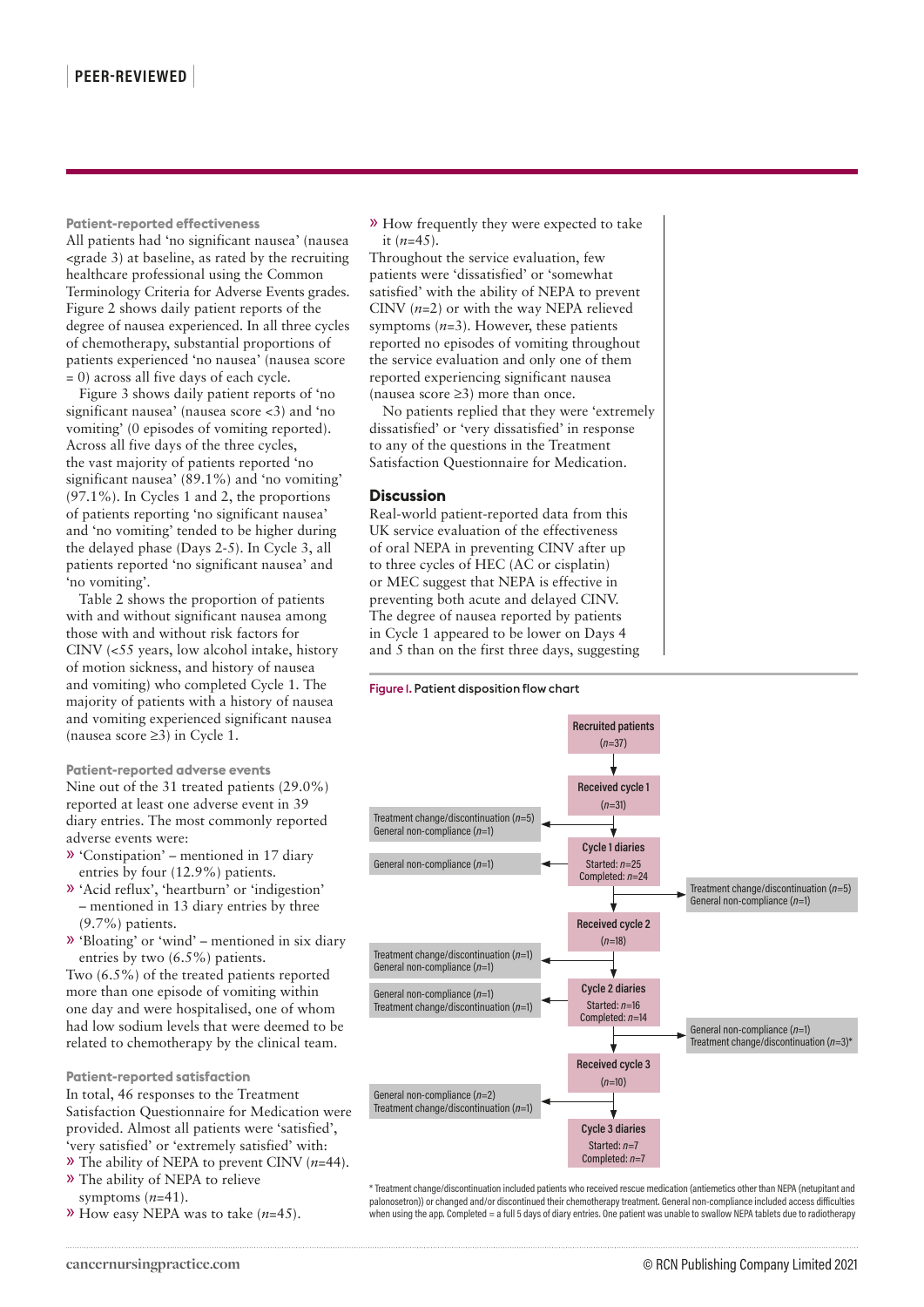better effectiveness during the delayed phase. In patients who received more than one chemotherapy cycle, the degree of nausea decreased between Cycles 1 and 2 and between Cycles 2 and 3, which suggests that the effectiveness of NEPA is maintained and increases over multiple cycles of chemotherapy. However, a substantial proportion of patients did not complete their diaries at Cycles 2 and 3 and were therefore withdrawn from the service evaluation, so these data should be interpreted with caution. Despite patient withdrawals, the findings are in line with a real-world evidence

study of NEPA in Germany, which showed that NEPA was highly effective in preventing CINV in patients receiving HEC or MEC (Schilling et al 2020), with positive effects on quality of life (Karthaus et al 2020).

The use of daily online diaries in this service evaluation enabled real-time patient reporting of symptoms and adverse events. Patients typically experience CINV at home, so usually their healthcare professional would not see these symptoms (Young et al 2013). This is important, since a lack of control of CINV can lead to treatment disruption and





\*Data shown for patients who provided at least one diary entry. Patients rated the degree of nausea experienced on a numerical rating scale from 0 to 10. 'No significant nausea' was defined as a score of <3. No patients rated their nausea 7, 8 or 10, so these scores are not included in the figure



Figure 3. Daily patient reports of 'no significant nausea' and 'no vomiting'\*

\* Data shown for patients who provided at least one diary entry. 'No significant nausea' was defined as a score of <3 on a numerical rating scale from 0 to 10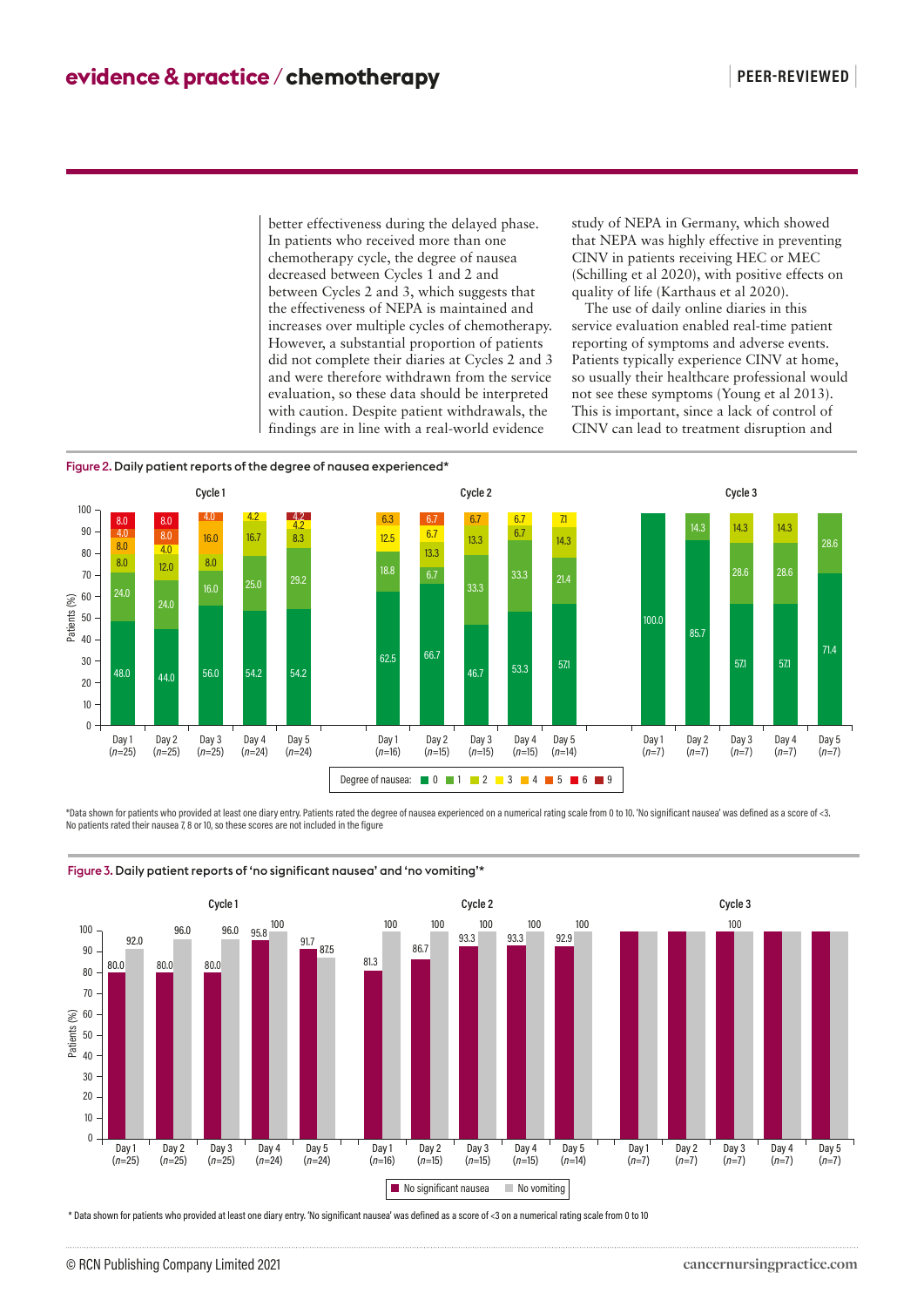discontinuation, so if healthcare professionals are made aware of persistent CINV they can intervene early to avoid potential disruption or discontinuation of treatment. One of the reasons for patient withdrawal from this service evaluation was general non-compliance with the online diary entries, whereby patients received chemotherapy and NEPA but did not complete the diary. It is likely that the patients' general condition, in addition to the plethora of information received, may have adversely affected their overall compliance with the diary entries. Online data collection tools such as the web-based app used in this service evaluation have the potential to improve the accuracy of reporting, as they remove recall bias and reduce the likelihood of patients forgetting to report symptoms and adverse events. There is a need to optimise such online data collection tools to ensure that it is easy for patients to record and track symptoms and adverse events following chemotherapy, so further optimisation of data entry methodologies and technology is required, to this end.

Patients reported high levels of satisfaction with the effectiveness and convenience of NEPA, and the adverse events they reported are in line with safety data collected from clinical trials (Gralla et al 2014), which indicates that NEPA is well accepted and well tolerated by patients in the real world. The adverse events commonly reported in this service evaluation (constipation, acid reflux/ heartburn/indigestion, and bloating/wind) are known side effects of NEPA and other agents of the same class, along with headaches, loss of appetite, diarrhoea, asthenia, dizziness and insomnia (Joint Formulary Committee 2020).

The use of NEPA in clinical practice appears to have beneficial implications for patients and the healthcare system. A high number of patients reported that they experienced complete control of CINV (no significant nausea and no vomiting); a single oral dose of NEPA per chemotherapy cycle was easy to take and convenient; and the degree of CINV control (acute and delayed) was acceptable. As NEPA is a combination prophylactic treatment, patients only require one prescription to control their CINV. This reduces polypharmacy, which has been associated with grade 3 and 4 CINV and increases the risk of adverse events (Woopen et al 2017). Reductions in costs and in the use of healthcare resources may also be seen with the use of NEPA, since better control of CINV may result in fewer hospital admissions (for example for dehydration) and reduced pharmacy dispensing costs.

#### **Limitations**

One limitation of this service evaluation was the small sample of patients throughout the cycles, which should be considered when interpreting these data. The number of patients who did not comply with diary completion was another limitation. The overall attrition limits the extrapolation of the results to other patient groups and the data should be interpreted with caution.

Using self-reporting of adverse events is appropriate for a real-world service evaluation, since subjective symptoms such as pain and nausea may be best described by the patient. However, these data should only be considered in the real-world context and cannot be

**Table 2. Nausea among patients with and without risk factors for chemotherapy-induced nausea and vomiting who completed Cycle 1 (***n***=24)**

|                                                                             | <b>Risk factors</b>                 |                                          |                                                                               |                                                                        |                                             |                                                 |                                                                                             |                                                                                        |         |
|-----------------------------------------------------------------------------|-------------------------------------|------------------------------------------|-------------------------------------------------------------------------------|------------------------------------------------------------------------|---------------------------------------------|-------------------------------------------------|---------------------------------------------------------------------------------------------|----------------------------------------------------------------------------------------|---------|
|                                                                             | Age                                 |                                          | Alcohol intake                                                                |                                                                        | <b>Motion sickness</b>                      |                                                 | Nausea and vomiting                                                                         |                                                                                        | factors |
|                                                                             | $55$<br>years<br>of age<br>$(n=10)$ | $\geq 55$<br>years<br>of age<br>$(n=14)$ | Low alcohol<br>intake $\left( < 14 \right)$<br>units per<br>week)<br>$(n=17)$ | <b>High alcohol</b><br>intake $(>14)$<br>units per<br>week)<br>$(n=7)$ | History<br>of motion<br>sickness<br>$(n=8)$ | No history<br>of motion<br>sickness<br>$(n=16)$ | <b>History of</b><br>nausea and<br>vomiting<br>(including during)<br>pregnancy)<br>$(n=10)$ | No history<br>of nausea<br>and vomiting<br>(including during<br>pregnancy)<br>$(n=14)$ | $(n=3)$ |
| % ( $n$ ) of patients with<br>significant nausea<br>(nausea score $\geq$ 3) | 30.0<br>(3)                         | 50.0<br>(7)                              | 471(8)                                                                        | 28.6(2)                                                                | 37.5(3)                                     | 43.8(7)                                         | 60.0(6)                                                                                     | 28.6(4)                                                                                | 66.7(2) |
| % ( $n$ ) of patients with<br>no significant nausea<br>(nausea score $<$ 3) | 70.0<br>(7)                         | 50.0<br>(7)                              | 52.9(9)                                                                       | 71.4(5)                                                                | 62.5(5)                                     | 56.3(9)                                         | 40.0(4)                                                                                     | 71.4(10)                                                                               | 33.3(1) |